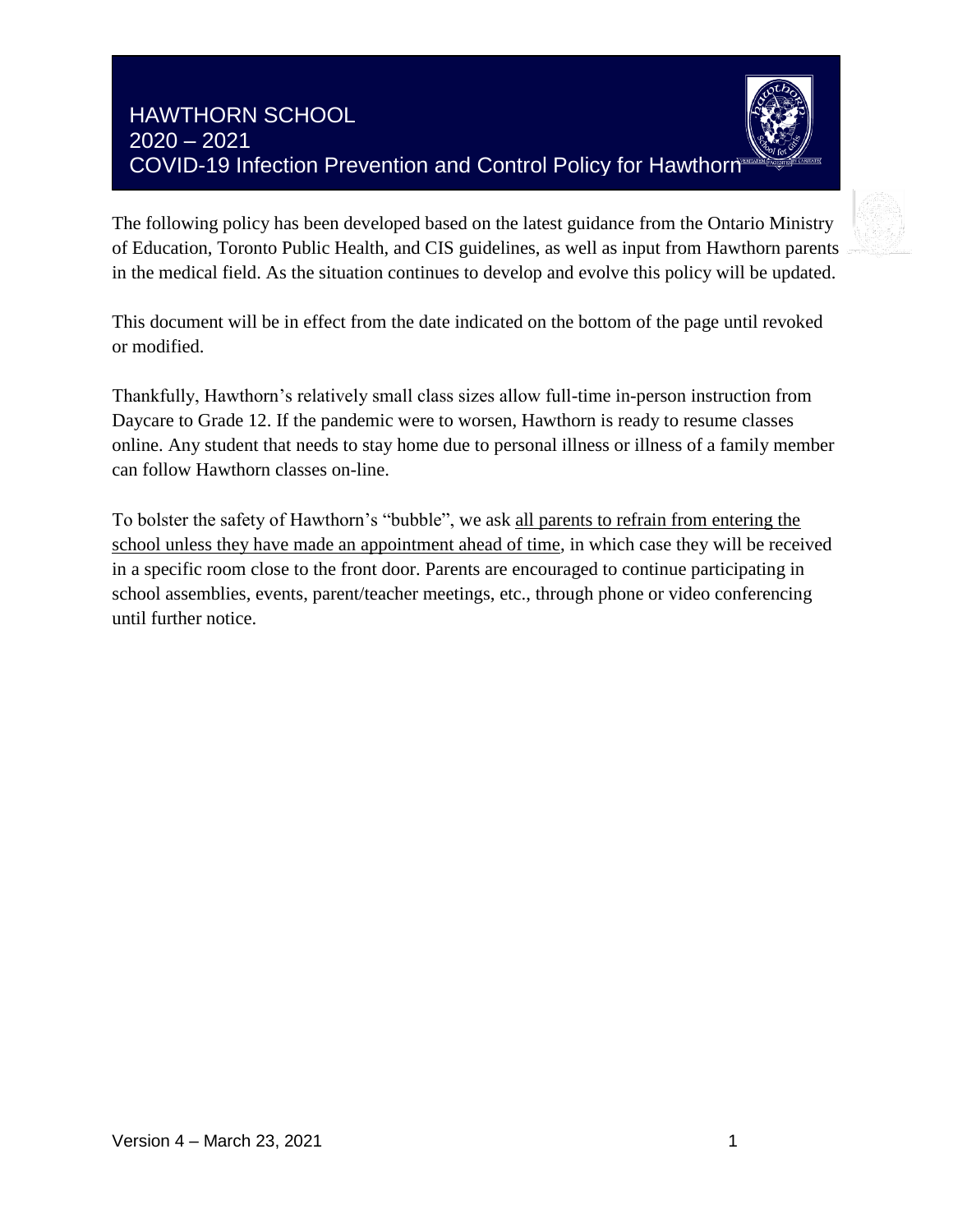## **Screening Procedures and Policies**

All students, teachers, and staff must submit an online self-screening form every day prior to being admitted to the school. No one may enter the school without a completed form. All screening must be done at home. We trust staff and parents know the responsibility of providing accurate information. Parents (on behalf of their children) and Staff need to perform daily screening and submit results though the current Google Form which can be found on our website [\(https://hawthornschool.com/academics/covid19response/\)](https://hawthornschool.com/academics/covid19response/)[.](https://docs.google.com/forms/d/1egfnOtvpYPj9F8C7Q_JAxZTMR5pLxViYUZxExiZaoB8/edit)

The following guidelines apply if a positive response is given to questions on the screening form:

Taken from Toronto Public Health COVID-19 Decision Tool for School Students: For elementary and secondary students (JK-Grade 12) Version 3.2. Updated February 23, 2021

All students must complete a self-screening questionnaire before going to school. Students with chronic health issues that is medically diagnosed and unrelated to COVID-19, should look for new, different or worsening symptoms.

## **Symptoms:**

1. Fever and/or chills: Temperature of 37.8 degrees Celsius/100 Fahrenheit or greater

2. Cough or barking cough or croup: Continuous, more than usual, making a whistling noise when breathing (not related to asthma, post-infectious reactive airways, or other known causes or conditions they already have)

3. Difficulty breathing: Out of breath, unable to breathe deeply (not related to asthma or other known causes or conditions they already have)

4. Decrease or loss of smell or taste: Not related to seasonal allergies, neurological disorders, or other known causes or conditions they already have

5. Sore throat or pain swallowing: Painful swallowing (not related to seasonal allergies, acid reflux, or other known causes or conditions they already have)

6. Runny or stuffy nose / nasal congestion: Not related to seasonal allergies, being outside in cold weather, or other known causes or conditions they already have

7. Headache: Unusual, long-lasting (not related to tension-type headaches, chronic migraines, or other known causes or conditions they already have)

8. Nausea, vomiting and/or diarrhea: Not related to irritable bowel syndrome, anxiety, menstrual cramps, or other known causes or conditions they already have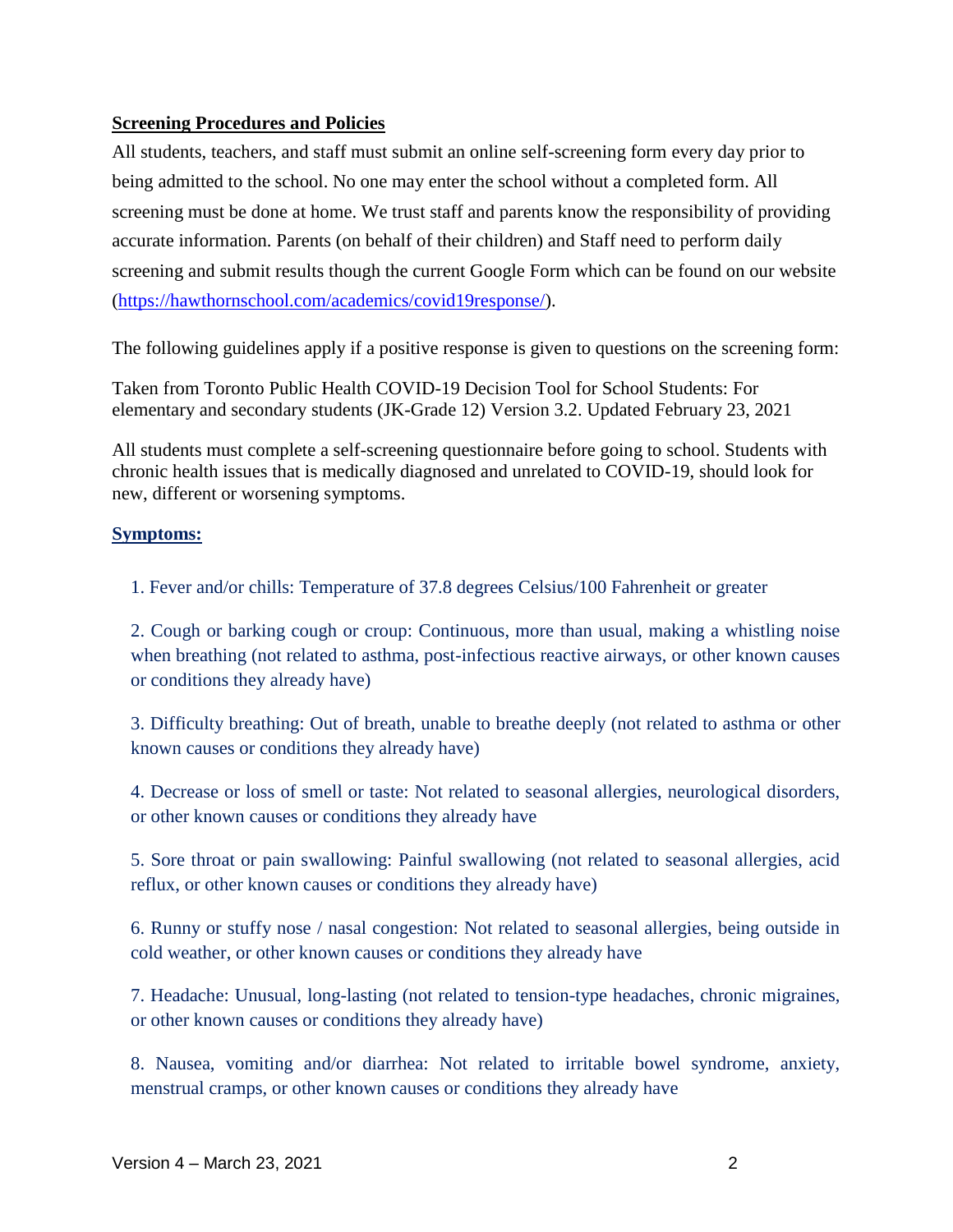9. Feeling unwell, muscle aches or extreme tiredness: Unusual, fatigue, lack of energy, poor feeding in infants (not related to depression, insomnia, thyroid disfunction, sudden injury, or other known causes or conditions they already have)

\*Symptoms should not be chronic or related to other known causes or conditions.

#### **Student will be asked to stay home, under the following conditions:**

(A) If the student has one or more symptoms even if it is mild or has resolved, the student should stay home, self-isolate, and get tested or contact their health care provider.

(B) If anyone in the student's household has one or more of the above symptoms the student should also stay home, self-isolate and follow instructions from public health.

(C) If the student has been in close contact with a person who has COVID-19 they will need to stay home and self-isolate for 14 days, even if they don't have symptoms.

(D) If the student has a household member that has been in close contact with a person who has COVID-19, all children in the household must stay home from school for 14 days (until the person who had close contact has completed their self-isolation period).

(E) If the student has travelled outside of Canada they must self-isolate for 14 days.

(F) If the student has a household member that has travelled outside of Canada all individuals in the household who attend a school setting must stay home until the individual who travelled completes their 14 day travel quarantine. Note: This does not apply if the person who travelled performs an essential job (e.g. truck driver, pilot) and is exempt from travel quarantine

## **Student does not have symptoms of COVID-19**

If the student does not have symptoms of COVID-19 they can attend school if:

- they do not have a household member with symptoms (see B); or
- they or any member of their household are not a close contact of someone with COVID-19 (see C, D); or
- they or any member of their household have not travelled outside of Canada in the past 14 days (see E, F).

#### **Student has symptoms but is not a close contact of someone with COVID-19**

 If the student has any new or worsening symptoms, he/she must stay home, selfisolate, and get tested or contact their health care provider, even if the symptom has resolved.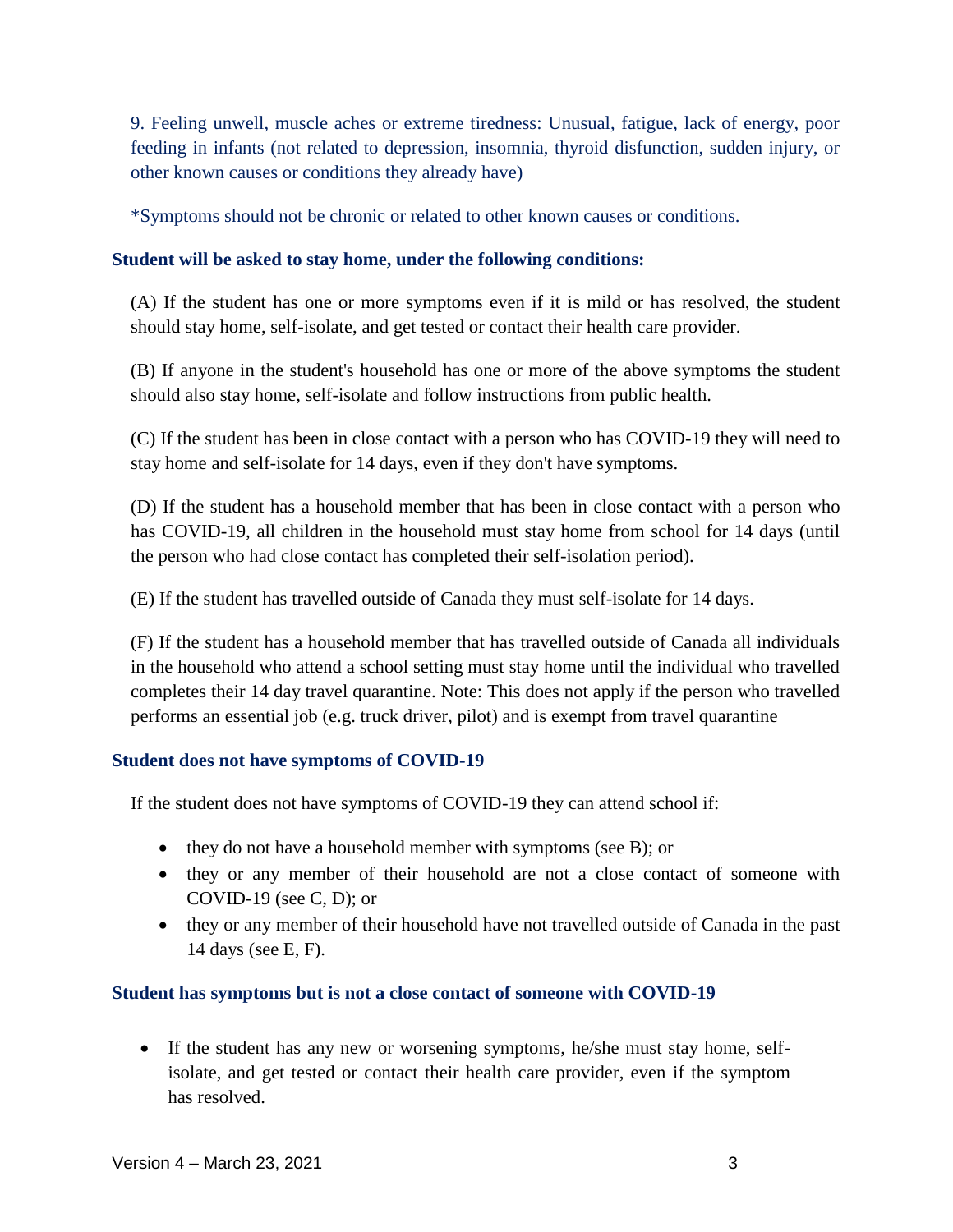Any other children and adults in the household who attend a school will also need to stay home, self-isolate.

#### **Student has symptoms and tests positive for COVID-19**

- The student must stay home and self-isolate for 10 days, starting from the day the symptoms started.
- The student may return to school after 10 days if they do not have a fever (without use of medication), and their symptoms have been improving for at least 24 hours.
- Even if the student does not have symptoms they must stay home and self-isolate for 10 days from the day of the test.
- All other adults and children in the household members must stay home, selfisolate for at least 14 days, and follow public health advice.

#### **Student has symptoms and tests negative for COVID-19**

- The student may return to school if their symptoms have been improving for 24 hours, and if they are not a close contact of someone with COVID-19 or have travelled outside of Canada.
- Household members can return to school right away as long as they do not have symptoms.

## **Student has symptoms, is not a close contact of a positive case, and is not tested for COVID-19**

- If the student has symptoms of COVID-19 that are not related to an existing medical condition and they are not tested, they must stay home and self-isolate for 10 days from the date their symptom(s) started. The student can return to school after 10 days if they do not have a fever (without taking medication), and their symptoms have been improving for 24 hours
- The children and adults in the household that attend a school must self-isolate and can return to school after 14 days as long as they do not have symptoms.

# **Student has symptoms but has an alternative medical diagnosis, but is not tested for COVID-19**

- Students who have symptoms, but have been given an alternative diagnosis by a health care provider (not related to COVID-19), may return to school if their symptoms have been improving for 24 hours.
- A cold or respiratory infection is not considered an alternative diagnosis, and the individual should be tested for COVID-19.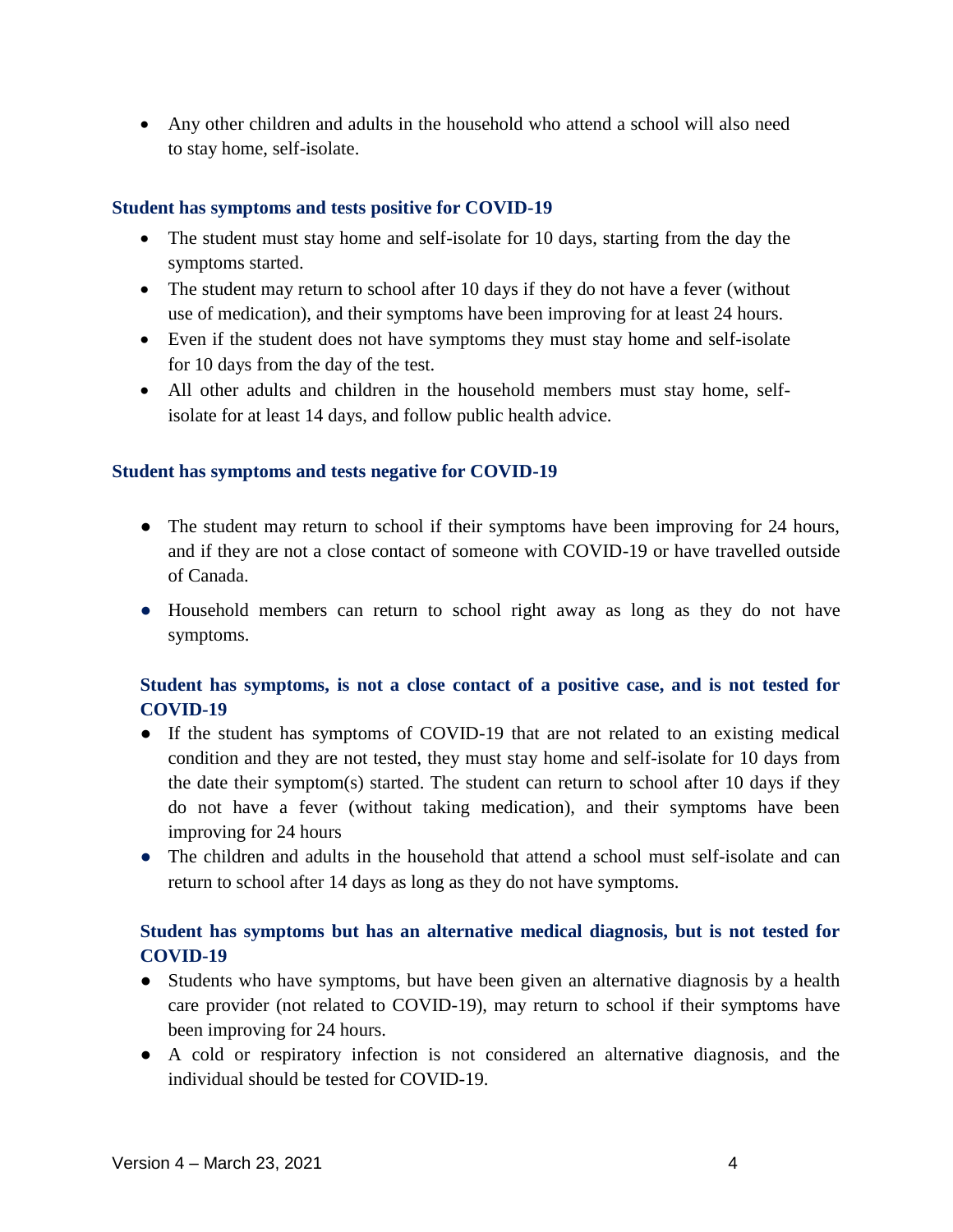● Household members can return to school right away as long as they do not have symptoms.

## **Student has been in close contact with someone with COVID-19**

- A student who has been in close contact with someone with COVID-19 must stay home and self-isolate for 14 days.
- The student should go for testing. Even if the test is negative, they will have to selfisolate for the full 14 days.
- Any children in the household must stay home from school until the student who is a close contact completes their period of self-isolation.
- Adults in the home can attend work or school as long as they do not have symptoms.

## **Household member has been in close contact with someone with COVID-19**

- Any household member who has been in close contact with someone with COVID-19 must stay home and self-isolate for 14 days, and arrange to get tested. Even if the test is negative, they must self-isolate for the full 14 days.
- Any children in the household must stay home from school until the person who is a close contact completes their 14 days of self-isolation.
- Adults in the home can go to work or school as long as they do not have symptoms.

# **Student has been in close contact with someone with COVID-19 and develops symptoms, but is not tested**

- The student must self-isolate for 10 days from when their symptoms started.
- All household contacts should self-isolate for 14 days or more as this is how long it can take for their symptoms to appear.

## **Household member has symptoms of COVID-19 and is not a close contact of a positive case**

- If a household member has symptoms of COVID-19 any children and adults who attend a school setting must stay home until COVID-19 is ruled out for the household member with symptoms.
- If the household member with symptoms does not go for testing the children and adults in the home who attend a school setting must self-isolate for 14 days.

# **Household member has symptoms and is a close contact of someone who had COVID-19**

● If a household member has symptoms of COVID-19 and is a close contact of someone who has COVID-19, all children and adults in the household must stay home and selfisolate until COVID-19 is ruled out.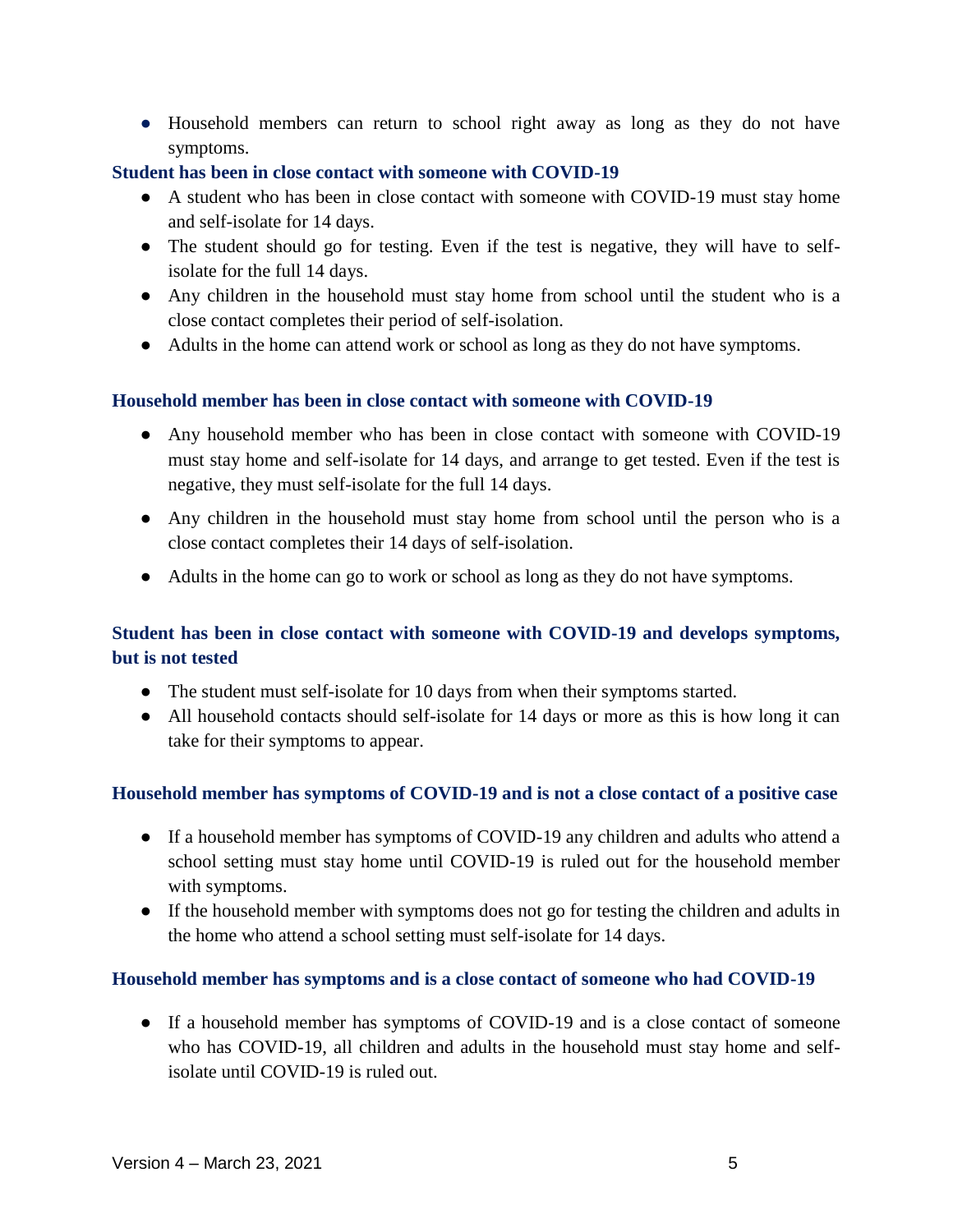- If the household member with symptoms is not tested the rest of the household must selfisolate for 14 days.
- If the household member tests negative, children in the home will still need to stay home from school until the household member completes their self-isolation.

## **Student has travelled outside of Canada**

- If the student has travelled outside of Canada in the last 14 days, they must self-isolate for 14 days.
- Everyone in the household who attends a school setting must also stay home until the person who travelled completes their 14 day period of self-isolation.

#### **Household member has travelled outside of Canada**

- If anyone in the household has travelled outside of Canada in the last 14 days, the person who travelled must self-isolate for 14 days.
- Everyone in the household who attends a school setting will also need to stay home until the person who travelled completes the 14 day period of self-isolation.
- If the individual is exempt from travel self-isolation period because they perform an essential job (e.g. truck driver, pilot), the rest of the household can still attend school.

#### **In all cases, the student will be allowed to return to HSG:**

- Upon completion of the back to school confirmation form found on our website [\(https://hawthornschool.com/academics/covid19response/\)](https://hawthornschool.com/academics/covid19response/) including:
	- the presentation of a negative COVID19 test result; OR
	- upon presentation of a doctor's note indicating that the student's health allows him/her to return to school; OR
	- after 14 days of isolation provided they have no symptoms for 24 hours before returning to school.

#### **Note: If a student with or without symptoms is tested for COVID-19**

With or without symptoms, a student who gets a COVID-19 test must be isolated and is not allowed to come to HSG until they receive confirmation of a negative test result and it is confirmed that they have not been identified as the contact person of a COVID-19 positive case.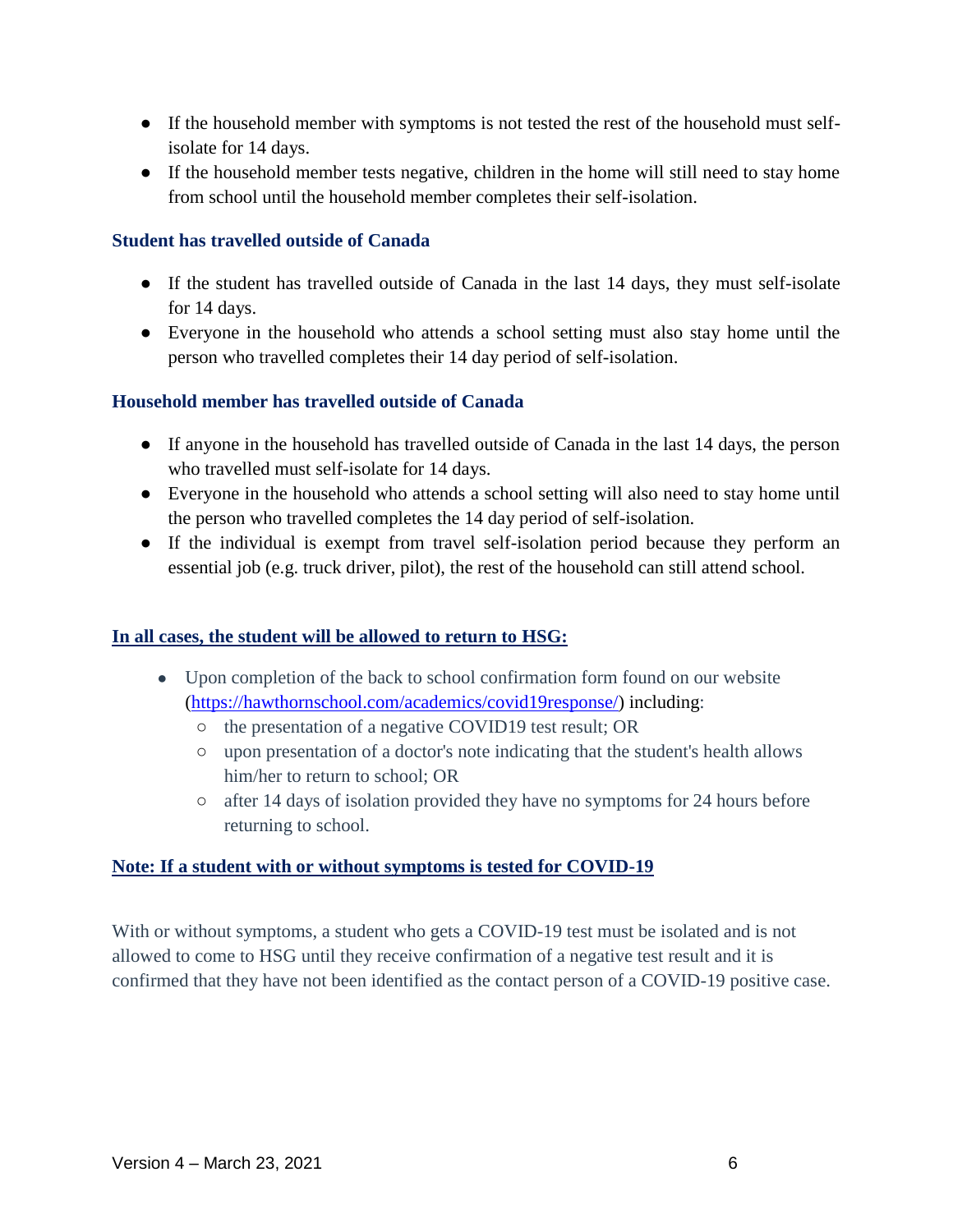#### **Drop off and pick up procedures:**

#### *A. Drop off procedures:*

#### **1. Daycare students:**

Parents should park their car in the designated parking spots and accompany their preschool children to the playground entrance. Parents of Toddlers should ring the main door bell. A designated staff member will come and pick up the child to take them to their classroom. Please maintain physical distance from other parents dropping off their child at the same time.

#### **2. Junior and Lower School students**

Parents should line up in their cars in the parking lot and wait for the signal of the teacher in charge of the side door to move forward. Children should then unload and proceed through the side door, once their form submission has been verified. Parents are expected to provide assistance to their children in getting out of the vehicle, should they require it.

On entering the school:

- Junior School students will go directly to their classroom.
- Lower School students will change their shoes (two students at a time) and go directly to their classrooms.

Students dropped off between 7:30 a.m. and 8:00 a.m. should proceed to the front door and will remain in the atrium at designated desks until 8:00 am when they can proceed to their classrooms.

Junior and Lower school parents can accompany their children to the front door. These students can then go to the front office to get a late slip and then go to their classroom (if their screening form has been submitted).

## **3. Upper School students**

All Upper School students must enter through the back side door, change their shoes and proceed directly to their classroom.

Students dropped off between 7:30 a.m. and 8:00 a.m. should enter the school through the Front Door and proceed to the Upper School Lunchroom. At 8:00 a.m., students can go to their first period classroom.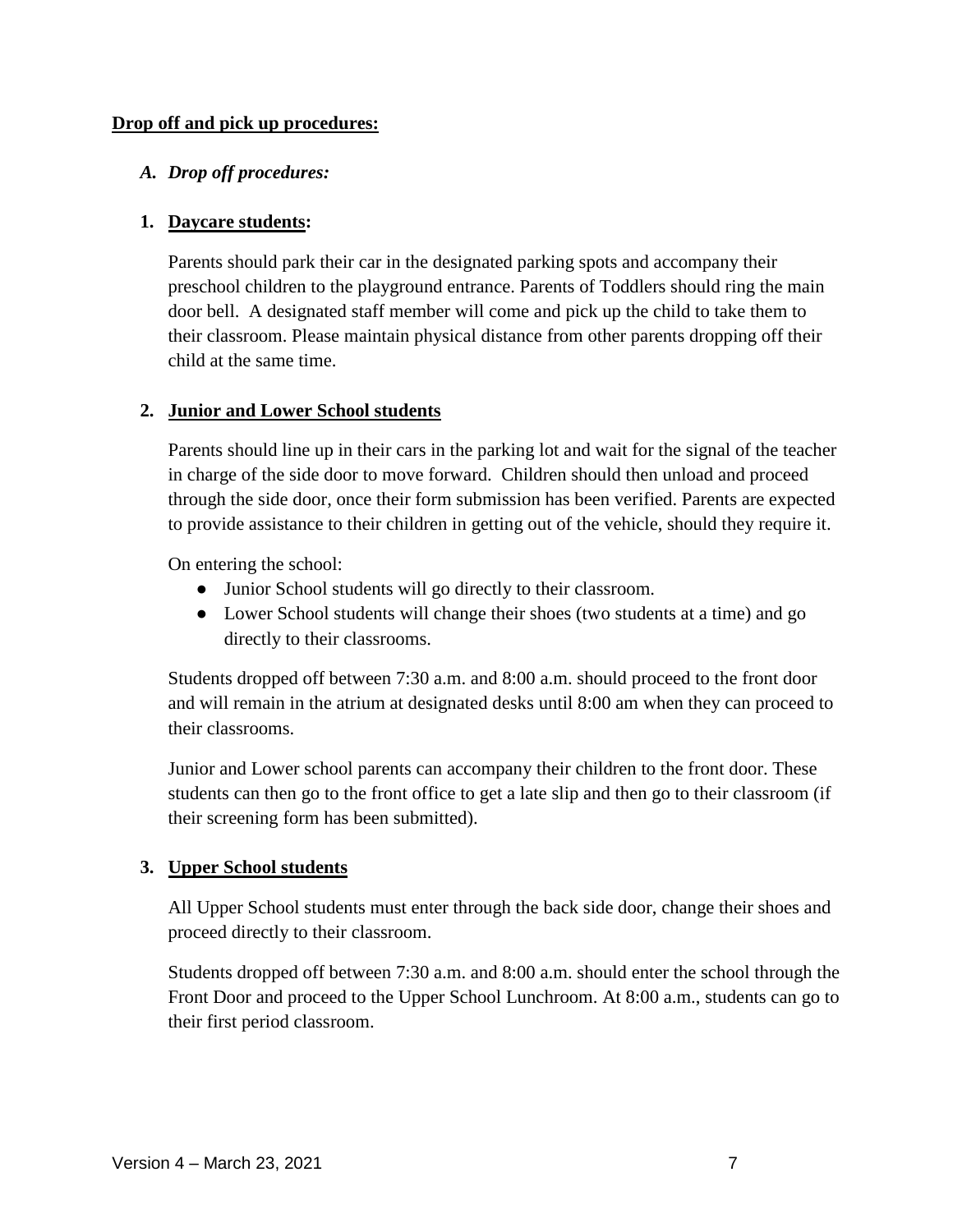Upper School students who arrive late must continue to use the back side door entrance. A staff member will be on duty to check if the self-screening form was submitted prior to entry.

## *B. Pick Up Procedure*

The pick up routine will continue as previous with the following modifications:

## **1. Staggered pick-up times:**

3:00 - 3:15 p.m. - Junior School 3:20 - 3:40 p.m. - Lower School 3:40 - 4:00 p.m. - Upper School

The staggered pick-up times are intended to shorten the line-up of cars. If you have more than one child at Hawthorn, we ask that you come during the pick-up time frame of your eldest child. If you happen to come earlier than the designated time frame, kindly park your car in a parking space and wait until the designated time.

## **2. Monday co-curricular activities for Grades 1-7:**

To facilitate our procedures, co-curricular activities are now scheduled until 3:45 p.m. at which time **pick-up will take place from 3:45 to 4:00p.m.**

## **3. Pick-up numbers for Junior School to Lower School families:**

For Junior and Lower School, each family will be assigned a number. You will be given a printed copy of the number that you will show during car pick-up so that the person in charge can see it (even from afar) and your child will be called to proceed to the side door. This pick up procedure may take additional time (e.g. students taking turns to change shoes). We encourage parents to be patient and understanding.

## *Driveway Entry and Adjacent Building*

The driveway of the building beside the school (99 Scarsdale road) should not be used to access the school's parking lot. There have been cases of parents using this entry at high speed and almost crashing into another parent where the parking lots merge. Please help us avoid any accidents by using Hawthorn's entry.

## **After School Program**

The after school program will be available from 4:00 p.m. to 6:00 p.m. for students from JK to Gr. 7. To keep everyone safe, students will be assigned a desk and will continue to wear a face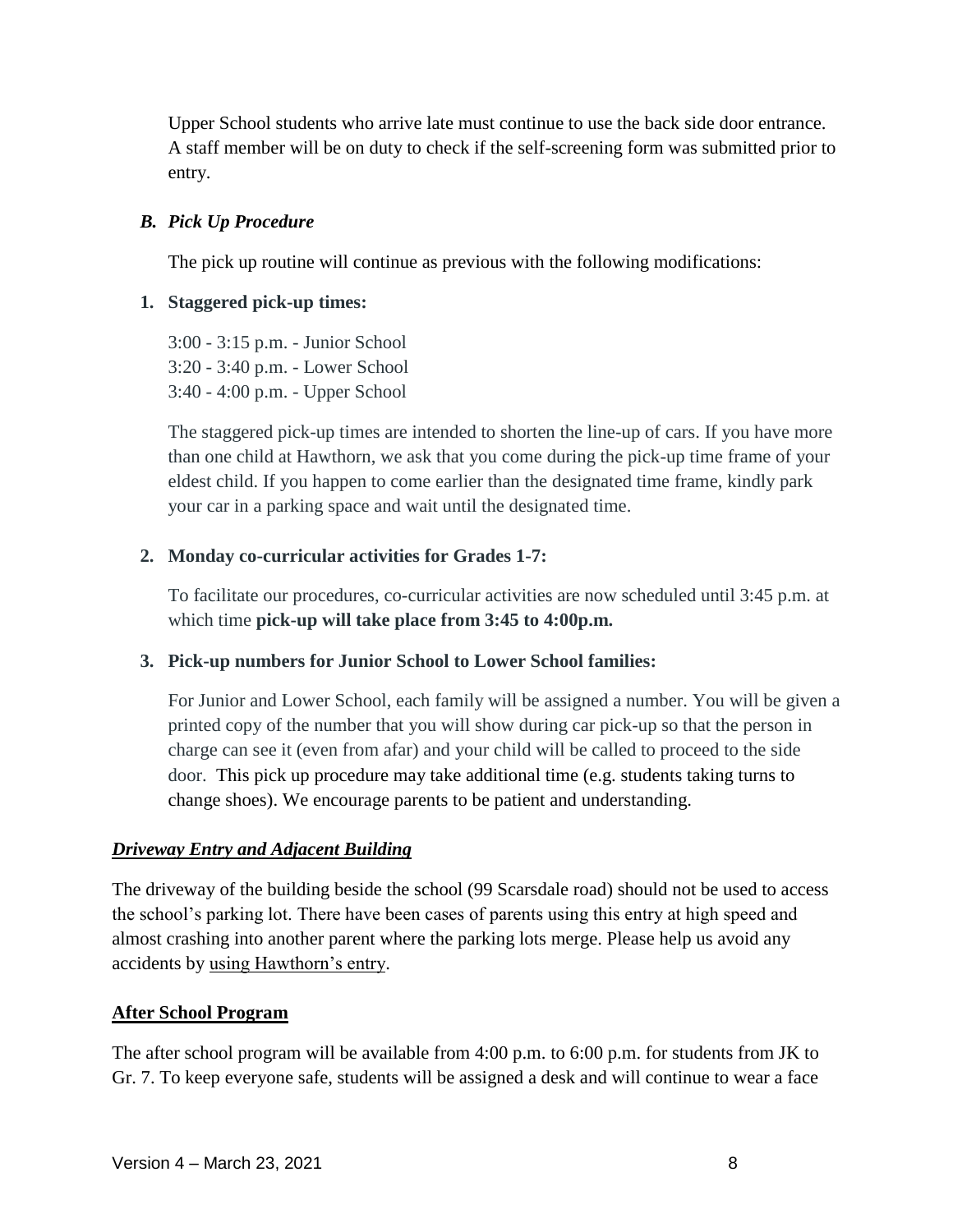mask. On arriving for pick up, parents should park at the side door and call the Front Office, students will then be escorted to the side door.

## *Appointments during day*

If a student needs to leave school during the day for an appointment, parents should:

For the Lower School:

- Send an email to the teacher and administration with the time and reason the student is leaving.
- Upon arrival at the school, parents should call the front office and your child will be escorted to the side door.

For the Upper School:

- Send a note ahead of time with the student or email Ms. Francis at [directorofacademics@hawthornschool.com](mailto:directorofacademics@hawthornschool.com) with the reason and time the student will be picked up.
- Upon arrival at the school, parents should ring the bell of the back side door. The student should sign out and a teacher will escort them to the door.

# *Cohorts, Masking, and Distancing*

Students will be kept in separate cohorts based on their grade. The exceptions to this are grades 1 & 2, grades 8 & 9, and grades 10 & 11. These will be grouped respectively due to their smaller sizes. All students will wear a mask while at school, and have two additional masks on hand at school each day in case their mask becomes soiled.

Cohorts in the Lower School will remain in the same classroom throughout the day, with subject teachers rotating between classes while maintaining physical distance. Cohorts in the Upper School will also be kept separate as much as possible. Classrooms and lockers have been assigned (in different areas) based on cohort. All classrooms are sanitized at the end of each period (or double period). Within each Lower School and Upper School classrooms there are marks to help remind students to maintain physical distance.

Extra sinks and changes to the Lower School and Upper School schedules allow for more handwashing throughout the day. To promote hand hygiene, hand sanitizers have been installed at all school entrances, in the Upper School lunchroom, in the gym, and in each classroom. All students and staff must sanitize their hands when entering the school and are encouraged to do so frequently throughout the day.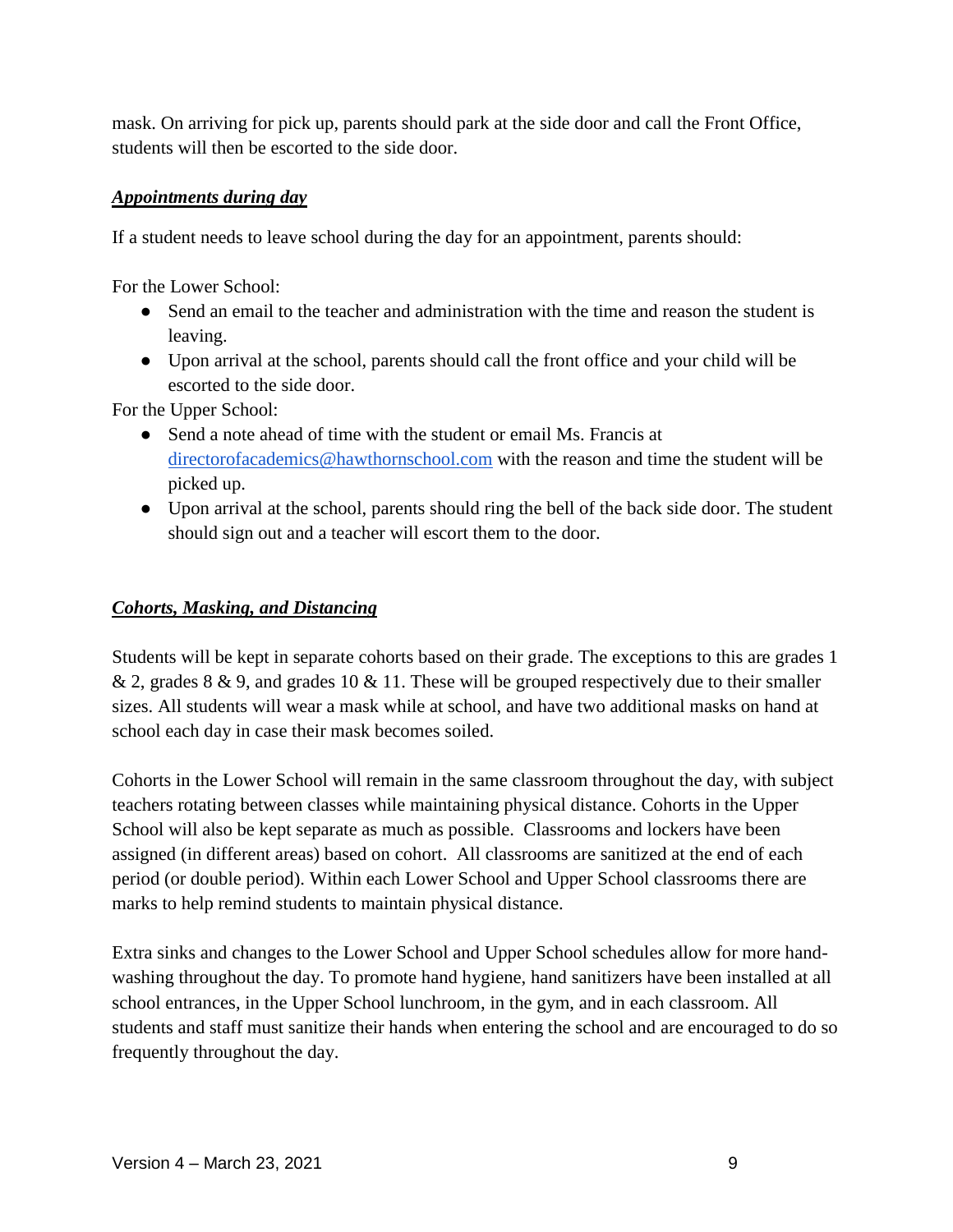Lunch will be eaten in classrooms by cohort. Microwaves will not be available. Students can bring warm food in a thermos. A boomerang lunch will take effect: leftover food and lunch wrappings will be sent home for disposal, reducing the potential for smells in the classrooms. All students must have their own clearly-marked water bottle. Students can use the water fountains to refill their bottle (as these are motion-triggered) but they cannot drink directly from the water fountains.

The Lower School playground has been divided into three areas. Three cohorts will be allowed out at the same time while staying in their respective area. The other three cohorts will eat lunch during this time and then they will switch.

No sharing of supplies will be allowed. We ask parents to ensure their children's supplies are ready for the start of school and that all supplies and uniforms are labelled.

## **Sanitization during the School Day**

Hawthorn's cleaning contractor will sanitize the school for 3 hours in the middle of the day. The focus will be to clean high-touch areas, washrooms, and sinks. The after-hours cleaning and sanitization will continue as usual. Each classroom will be provided with a cleaning caddy containing paper towel, non-toxic sanitizing spray and cloths for extra cleaning throughout the day as needed by teachers or students.

# **If a Student or Staff Becomes Sick at School**

If a staff member feels sick (having any symptoms mentioned above), they will inform their respective Director and the front office, and return home.

If a student feels sick (having any symptoms mentioned above), the following steps apply:

- Junior and Lower School students will go to the Front Office with all their belongings and be taken to the sick room.
- Upper School students will be escorted by their teacher to the sick room with all their belongings.
- The front office will contact parents so that the student can be picked up as soon as possible.
- Students will stay in the sick room until they are picked up. If the student has any siblings in the school the siblings will be asked to go home as well, out of prudence.
- Parents should ring the bell at the front door, and their children will be escorted to the side door exit.
- The sick room will be disinfected after each use.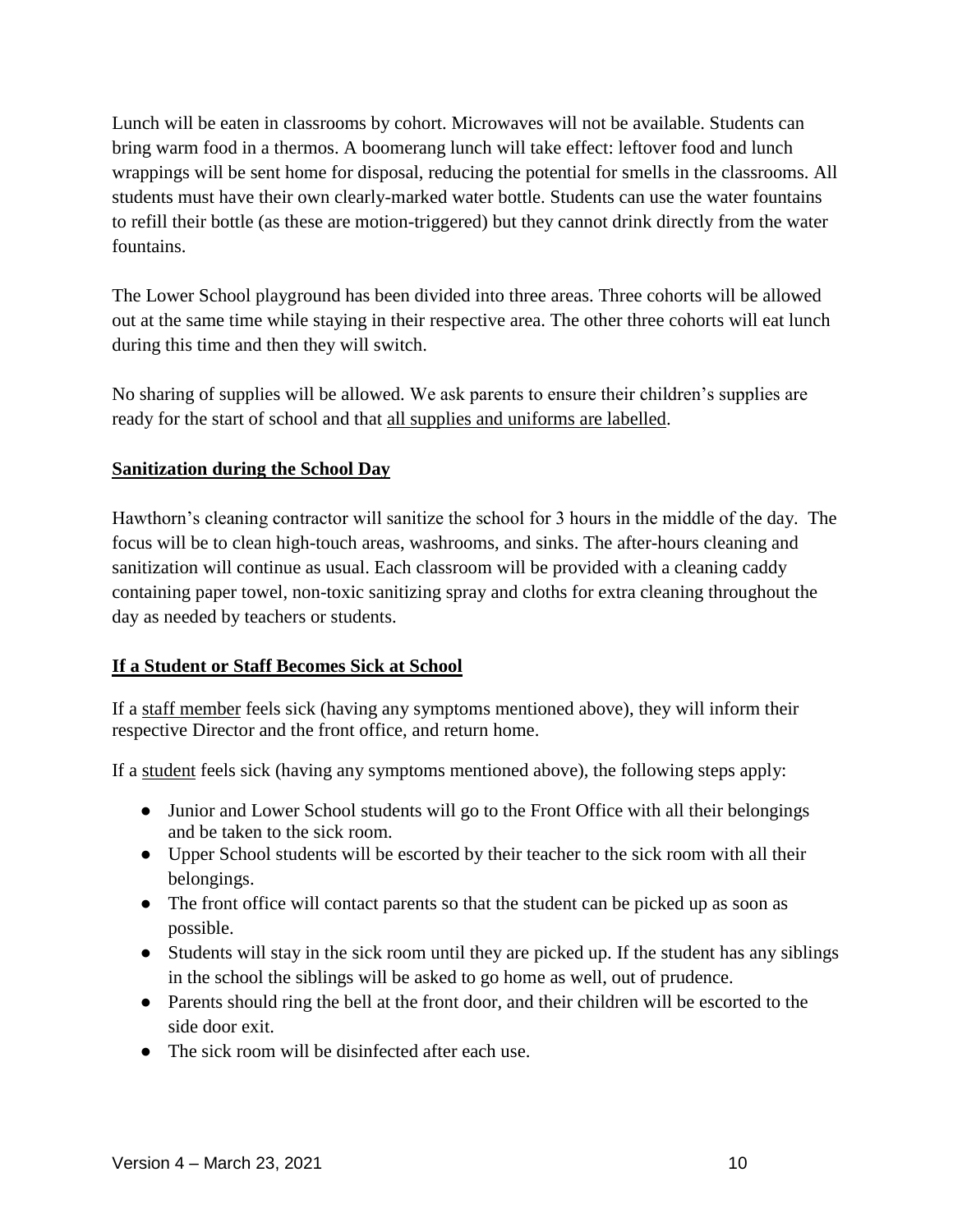## **If a Student, Staff, or Member of the Household is Sick**

If a student/staff/or household member feels sick at home (having any of the symptoms mentioned above), the following steps apply:

- Contact the Front Office to inform the school of the situation.
- The front office relays the message to school management.

## **A Confirmed Case of COVID-19 Within the Staff, Students or Household Members**

Should Hawthorn receive notice of a confirmed COVID case within the staff, students, or household members of either, the following steps apply:

- Hawthorn will immediately report the following to TPH by contacting the surveillance unit at 416-392-7411 during work hours (8:30 a.m. to 4:30 p.m., Monday to Friday) or 3- 1-1 after hours.
- Parents of all students in that cohort will be immediately informed, asking that they pick up their children and quarantine them for 14 days.
- Hawthorn will await notice from Toronto Public Health who will provide further advice about information that should be shared with other staff and parents/guardians in the event there is a case or outbreak of COVID-19 in the setting.